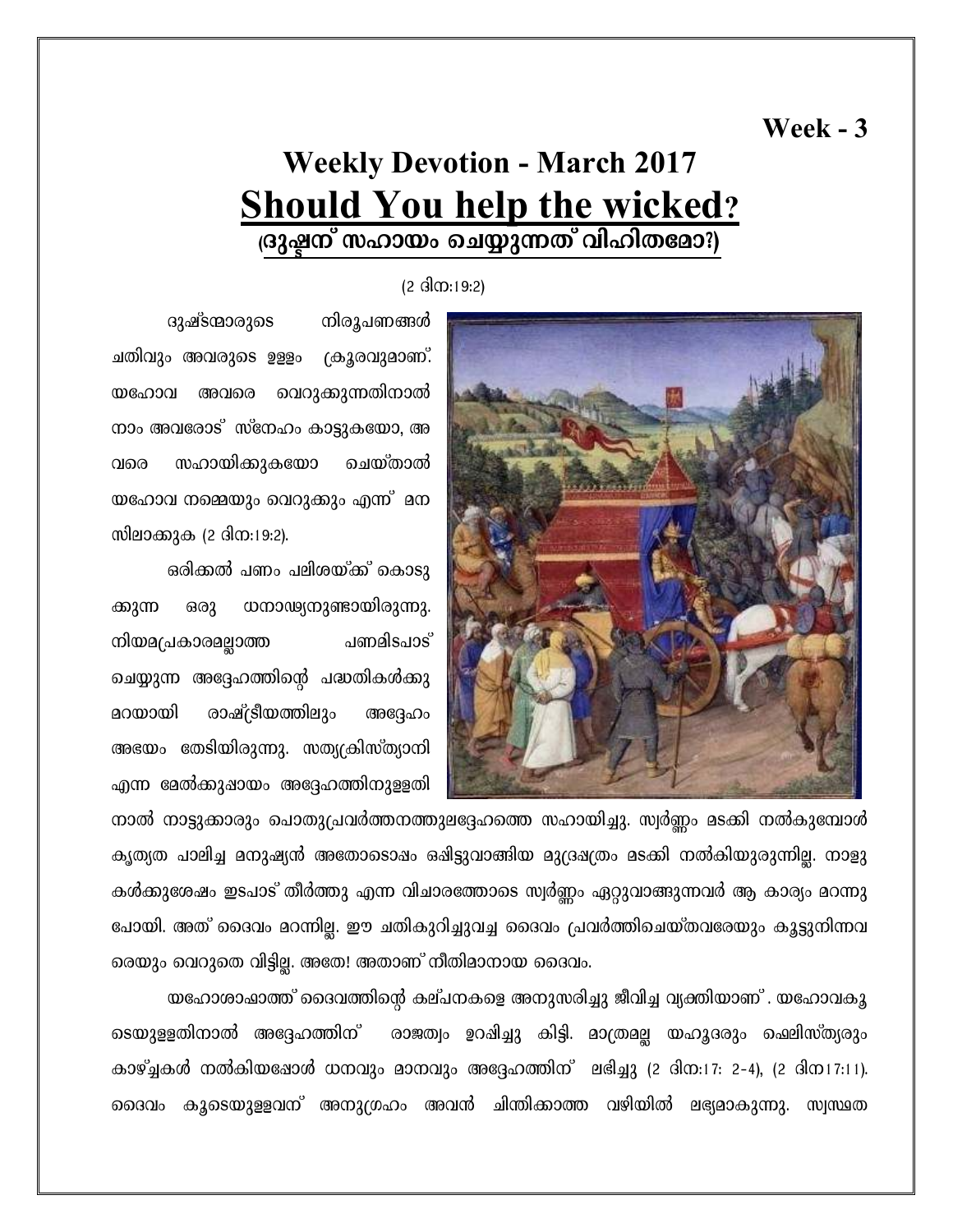അനുഭവിച്ചവനെ സാത്താൻ വഴിതെറ്റിച്ച് ആഹാബിന്റെ അടുക്കലെത്തിച്ചു. ആ ദുഷ്ടനോടുളള കൂട്ടു കെട്ട് ക്രമാതീതമായി വർദ്ധിച്ചു. ആഹാബ് യഹോവയെ കോപിഷിക്കത്തക്കവണ്ണം. തനിക്കു മുമ്പു ണ്ടായ എല്ലായിസ്രായേൽ രാജാക്കന്മാരെക്കാളും അധികം ദോഷം പ്രവർത്തിച്ചവനായിരുന്നു. (1 രാജ: 16:33). യഹോവകൂടെയുളളവനെ ആഹാബ് ഒരുക്കിയത് ആടുമാടുകളെയും കാളകളേയും അറുത്ത് സല്ക്കരിച്ചാണ്. ഇന്ന് യുവജനങ്ങൾ ദുഷ്ട കൂട്ടുകെട്ടിൽ വീഴുന്നതിന്റെ പ്രധാന കാരണം വിവിധതര ത്തിലുളള സല്ക്കാരങ്ങളാണ്. നല്ല കാര്യങ്ങൾ കേൾക്കുവാൻ യുവജനങ്ങളോ, കേൾഷിക്കുവാൻ ഉത്തര വാദിത്തഷെട്ടവരോ തയാറാകുന്നില്ല. ഒരിക്കൽ ലഹരിയുടെ പിടിയിലമർന്നവനെ ദുഷ്ടൻ വിടാതെ പിൻതുടരും. ആഹാബ് സൗഹാർദ്ദം ഉറഷിച്ച് യുദ്ധത്തിന് വരുവാൻ പ്രേരിഷിക്കുകയാണ് ചെയ്തത്, യഹോവയുടെ ആലോചന പറഞ്ഞ പ്രവാചകനെ ഉപേക്ഷിച്ച് ഭോഷ്ക്കിന്റെ ആത്മാവുളള '400' പ്രവാച കന്മാരുടെ വാക്ക് സ്വീകരിച്ച ആഹാബും യെഹോശാഹ്മാത്തും യുദ്ധത്തിന് പുറപ്പെട്ടു, ഇന്നും ഭോഷ്കിന്റെ ആത്മാവിൽ നടക്കുന്ന പ്രവാചകന്മാരുണ്ട്. നാം ഉണർവ്വോടെ ഇരിക്കേണ്ട സമയമാണിത്. വേഷം മാറി യുദ്ധത്തിന് പുറപ്പെട്ട ആഹാബ് പട്ടുപോയി എന്നാൽ രാജകീയ വസ്ത്രം ധരിച്ച

യഹോശാഹ്മാത്ത് രക്ഷപെട്ട് കൊട്ടാരത്തിൽ മടങ്ങി എത്തി (2 ദിന 18). മടങ്ങിവന്ന യെഹൃദരാജവായ യെഹോശാഹ്മാത്തിന്റെ തെറ്റ് മനസ്സിലാക്കി നല്ലപാഠം പഠിഷിക്കാൻ യേഹു ദർശകനെ യഹോവ അയ  $-23.$ 

2 ദിന (19: 2-3) വരെയുളള വാക്യങ്ങളിൽ ദുഷ്ടന് സഹായം ചെയ്തതിന് യഹോവ നിന്നോട് കോപം കണക്കിട്ടു എന്നും എന്നാൽ ദൈവത്തെ അന്വേഷിഷാൻ നീ മനസ്സുകാട്ടിയതിനാൽ യഹോവ ആ തെറ്റ് ക്ഷമിക്കും എന്നും മനസ്സിലാക്കി. യഹോവയുടെ കോപം ഭയങ്കരമാകയാൽ കുഞ്ഞുങ്ങൾ ഈ വിധത്തിലുളള തെറ്റുകൾ ഒഴിവാക്കി ജീവിക്കുവാൻ ശ്രമിക്കുക.

വചനത്തിൽ നിന്ന് മറ്റുചില മുന്നറിയിഷുകൾ നമുക്ക് കണ്ടെത്താം.

1. കോപം, ഫ്രോധം ഇവ ദുഷ്ടന്റെ സ്വഭാവമാകയാൽ ഇപ്രകാരമുളളവരിൽ നിന്ന് അകന്ന് നടക്കുക.

2. ദുഷ്ടന്മാരുടെ ഹൃദയം സാഹസം ചിന്തിക്കുന്നതാകയാൽ അവരോടൊഷം ഇരിക്കരുത്.

3. ഇവർ അത്യാഗ്രഹികൾ, വിഗ്രഹാരാധികൾ, മദ്യപാനികൾ, ദുർന്നടഷുകാർ എന്നീ സ്വാഭാവമുളളവരാക യാൽ യാതൊരു വിധ സംസർഗ്ഗവും പാടില്ല.

4. ദുഷ്ടന്മാരോട് ഇണയില്ലാഷിണകൂടരുത്.

#### ഈ വ്യവസ്ഥകൾ പാലിച്ചില്ലെങ്കിൽ വരുന്ന അനർത്ഥങ്ങൾ

| 1. വിശ്വാസത്യാഗം |   | $(1 \t0099 : 11:2)$ |
|------------------|---|---------------------|
| 2. ദിവ്യകോപം     | - | ( 2 ദിന : 19:2)     |